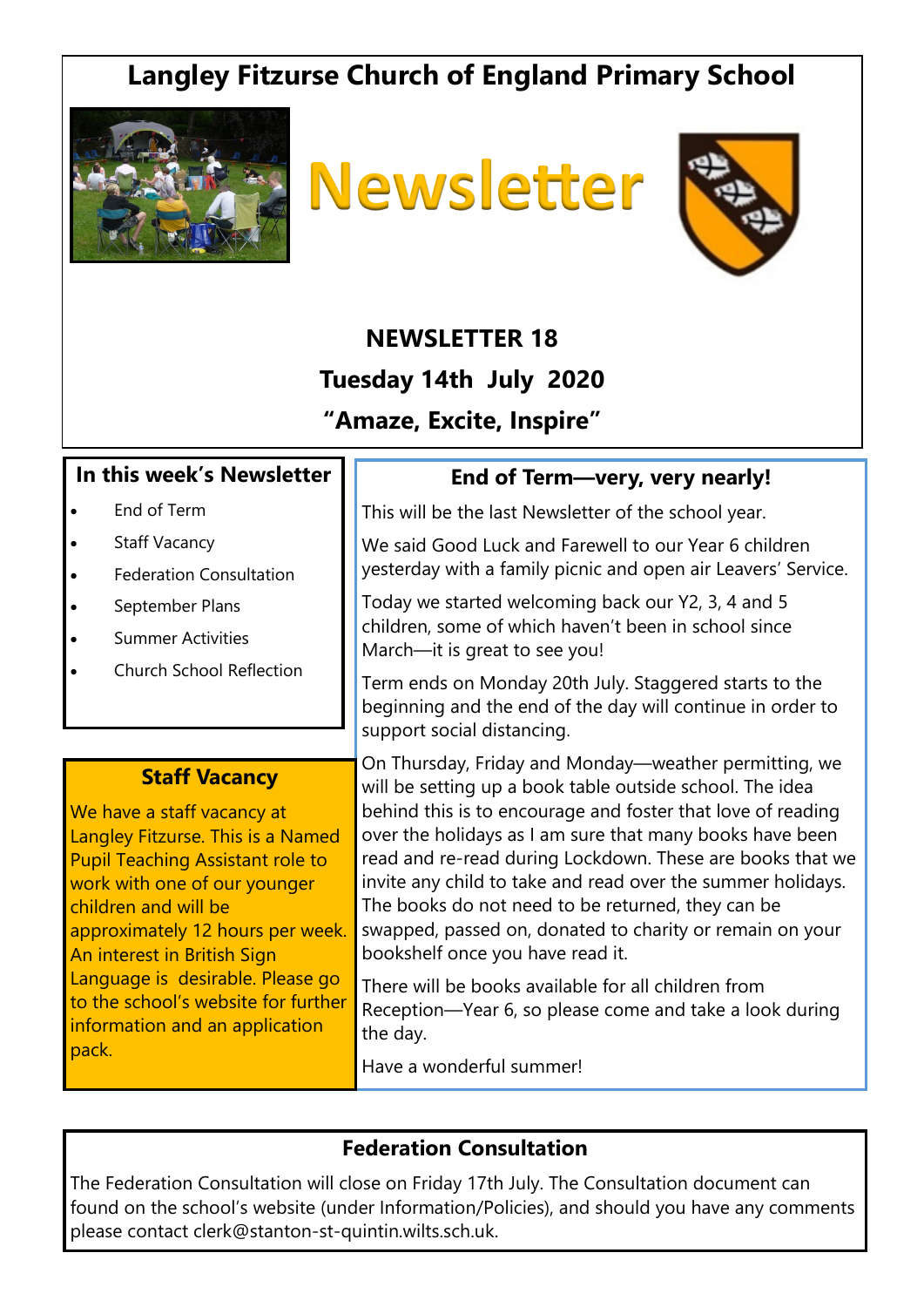## **September Plans**

Langley Fitzurse will be welcoming back all children in September in line with government guidance. Whilst the risk assessment is being finalised for full opening in September, I thought it would be helpful to share logistics:

Breakfast Wrap Around Care will start back from **Monday 7th September** and will open from 7.45-8.50 am.

After School Club Wrap Around Care will start back from **Tuesday 1st September** and will run from 3.05—5.25 pm

Staggered starts and finishing times will continue in the new academic year as follows:

| <b>Hercules</b> | $8.50 - 3.05$ |
|-----------------|---------------|
| Pegasus         | $8.50 - 3.05$ |
| Phoenix         | $8.40 - 3.15$ |
| Chameleon       | $8.40 - 3.15$ |

Parents will not be permitted to bring their children to the classrooms.

Parents and children of Hercules and Phoenix should wait on the grass at the front of the school where class teachers will come to the green gates to welcome children.

Parents and children of Pegasus and Chameleon should wait on the grass near the side playground gate—this is to be replaced during the summer holidays, and class teachers will welcome the children from this entrance.

Hot dinners will be available from the beginning of the new school year.

Lunchtimes and playtimes will be staggered during the day.

Detailed plans will be shared via the school's Risk Assessment with parents by Friday 28th August. This will be a ParentMail communication.

### **Summer activities**

Wiltshire Council are regularly updating this directory when they hear of new activities so please encourage parents to click on the link regularly to see what is available

[http://www.wiltshire.gov.uk/leisure](http://www.wiltshire.gov.uk/leisure-activities-for-young-people)-activities-for-young-people